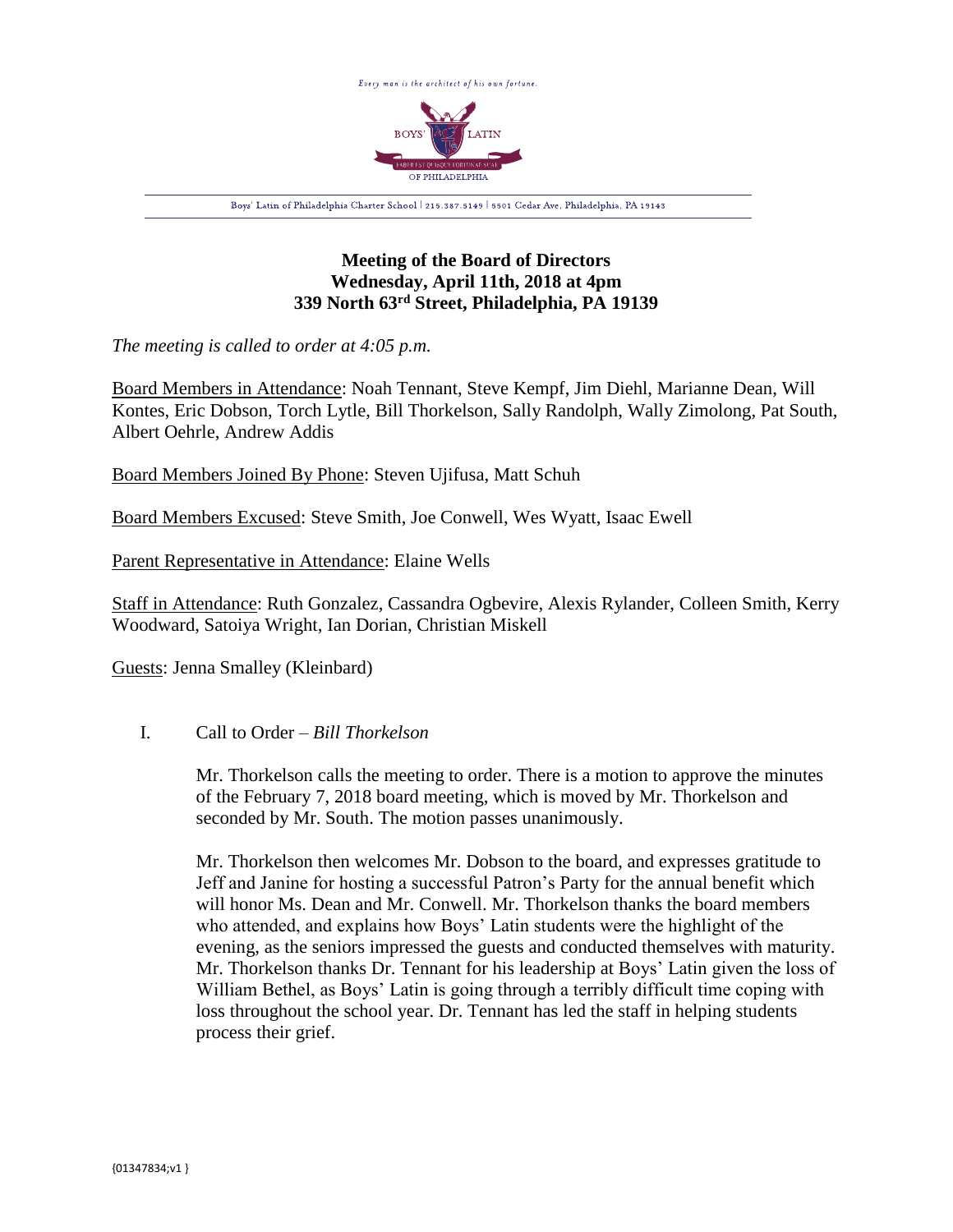#### II. CEO Report – *Noah Tennant*

Dr. Tennant begins with the loss of Mr. Bethel, an honors student who played football and was beloved by both the student body and staff. Dr. Tennant thanks the board for their responses and offers of help, as Boys' Latin has struggled wrapping its mind around the terrible loss of a 16-year-old. Dr. Tennant explains that through board support, Boys' Latin is in a position to support its students and adults the best it can through relationships with community organizations like the Counsel for Relationships, the Anti-Violence Partnership of Philadelphia and the Foundation for Grieving Children. Dr. Tennant shares that while cleaning out Mr. Bethel's locker, he found Bill's handwritten notes from Career Day, which showed how the experience resonated with the young man. Dr. Tennant states that Boys' Latin will continue to assist both students and faculty with their grief, and thanks the board for being part of the solution.

Dr. Tennant then acknowledges two Boys' Latin seniors, Chris Lee and Joshua Williams, who attended the Patron's Party and represented the school with honor. Kenneth Borne, a member of the class of 2012, was also in attendance. He is the first Boys' Latin graduate to receive an advanced degree: a masters from Rutgers University. Ms. Dean adds that senior Sadat Waddy wants to become a Board Member, which Dr. Tennant notes is part of the vision of Boys' Latin.

Dr. Tennant then introduces today's guests to the board, Boys' Latin teachers Cassandra Ogbevire, Alexis Rylander, Satoiya Wright and Christian Miskell, who will give a presentation on a program they spearheaded for Boys' Latin called the WarHood Initiative—which focuses on motivating freshmen. Dr. Tennant explains that historically, freshman year is the year Boys' Latin loses most of its students, but it is also a time where the school can entice the students.

Ms. Ogbevire begins the presentation by thanking the board for its support, and explains how high school freshman year is the highest dropout year for African American and Latino males. She and her colleagues started the WarHood Initiative to address this dropout crisis, which helps students envision their lives post-graduation. Students were asked where they wanted to attend college, and the WarHood Initiative purchased t-shirts from those school so students could envision their collegiate success.

Ms. Rylander adds that the WarHood Initiative's pillars for its program are brotherhood, academic accountability, fellowship, commitment, service and peer collaboration. Students are paired up with like GPAs to achieve targeted goals through tutoring and organizing community service projects—the students recently put together a sock drive to donate to those in need.

Ms. Wright explains that there is an incentives program, where students are offered gift cards and experiences in exchange of their hard work—the group went to the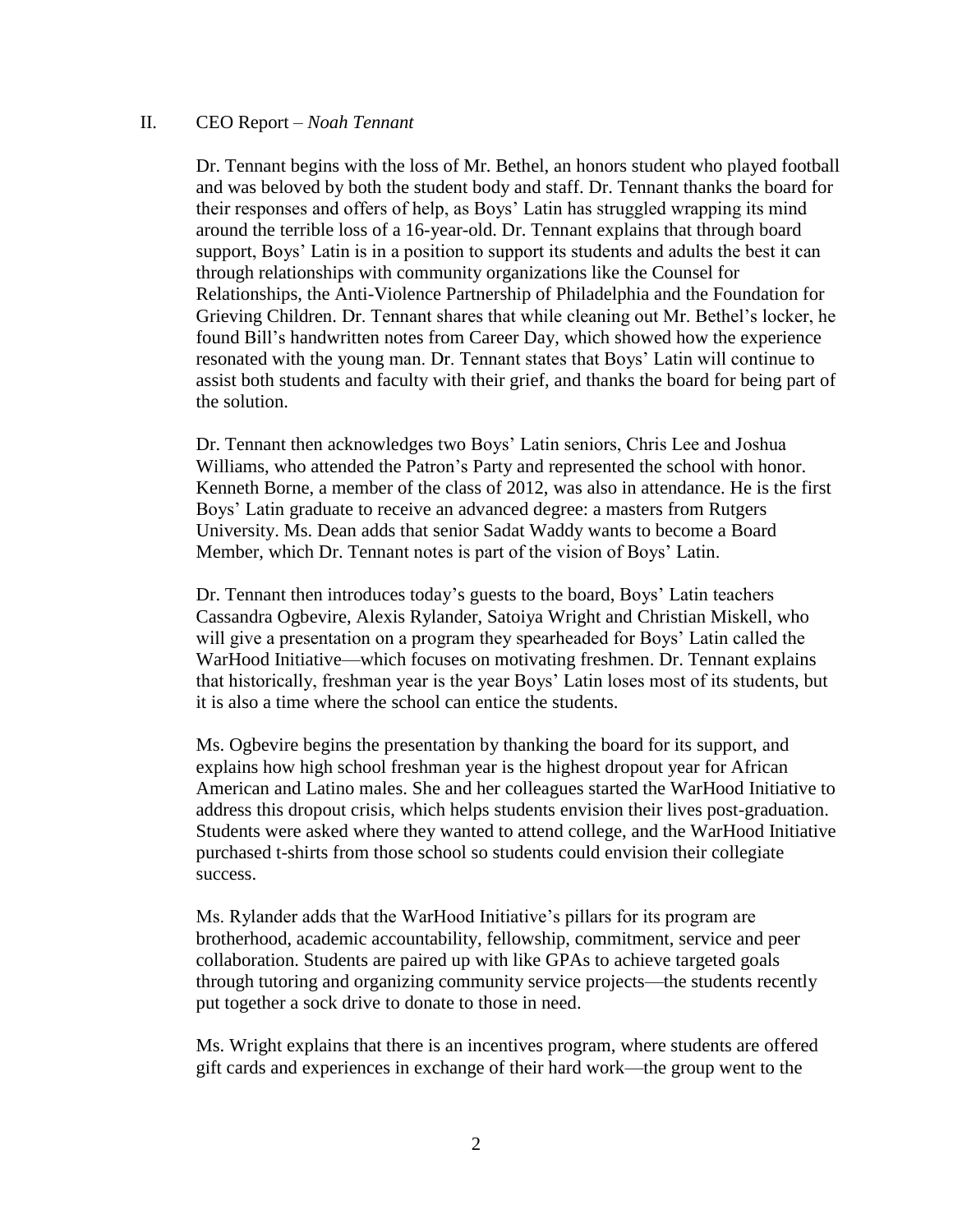theatre to see the film *Black Panther* which followed a curriculum on afro-futurism. *Black Panther* features a strong, all-black cast and production team.

Data shows that the WarHood Initiative has motivated its participants to work harder, as 89 percent of members showed a GPA increase. The teachers are working on improvements for next year, such as issuing bi-weekly progress reports, starting a parent newsletter, allowing participants to obtain Leadership Academy credit, and developing a mentor/mentee contract. A further goal of the WarHood Initiative is to get students thinking about their GPAs as soon as possible, to improve their chances into getting into the college of their choice.

A discussion follows on the size of the program, assessing incoming freshmen, and future development. Dr. Tennant and Ms. Woodward thanks the teachers for their efforts, as they undertook this endeavor under their own volition, and the results have been astounding. The teachers conclude their presentation.

Continuing, Dr. Tennant gives the board an update on Policy 406—the School Reform Commission ("SRC") was considering a charter amendment policy that caused concern for the charter community, as its implementation would limit charter autonomy. Excellent Schools PA filed a complaint against the SRC and the School District of Philadelphia asking the court to intervene; the case is still pending.

A discussion follows as to the details of the Excellent Schools PA complaint.

Dr. Tennant then gives the board an update on enrollment. Since the lottery last year, High School enrollment for the 2018-2019 is outstanding with 85 new freshmen (not matriculating from the middle school), and a waiting list of 175 students. At the Middle School level, Boys' Latin is 15 students below where it was last year with 58 students currently enrolled in sixth grade for the 2018-2019 school year. Boys' Latin is confident the Middle School numbers will go up, but attempting to recruit students from other schools has proven difficult. Boys' Latin is exploring other recruiting avenues such as radio advertising, billboards, SEPTA ads, and churches.

A discussion follows on potential ramifications of under-enrollment, issues faced with recruiting, how past students have discovered Boys' Latin, and various advertising strategies.

Continuing, Dr. Tennant congratulates ten Boys' Latin students who received scholarships for the Summer Search program, which offers current high school sophomores college advising and mentoring from the present throughout their college experience. Between the summer of their sophomore/junior year, students travel nationally for a service trip then attend an international service trip the following year. Seven Boys' Latin students were also selected for scholarships to the North Carolina Outward Bound program, which sends students in to the North Carolina wilderness for two to three weeks where they make their own meals and learn valuable survivals kills as well as leadership and fellowship skills.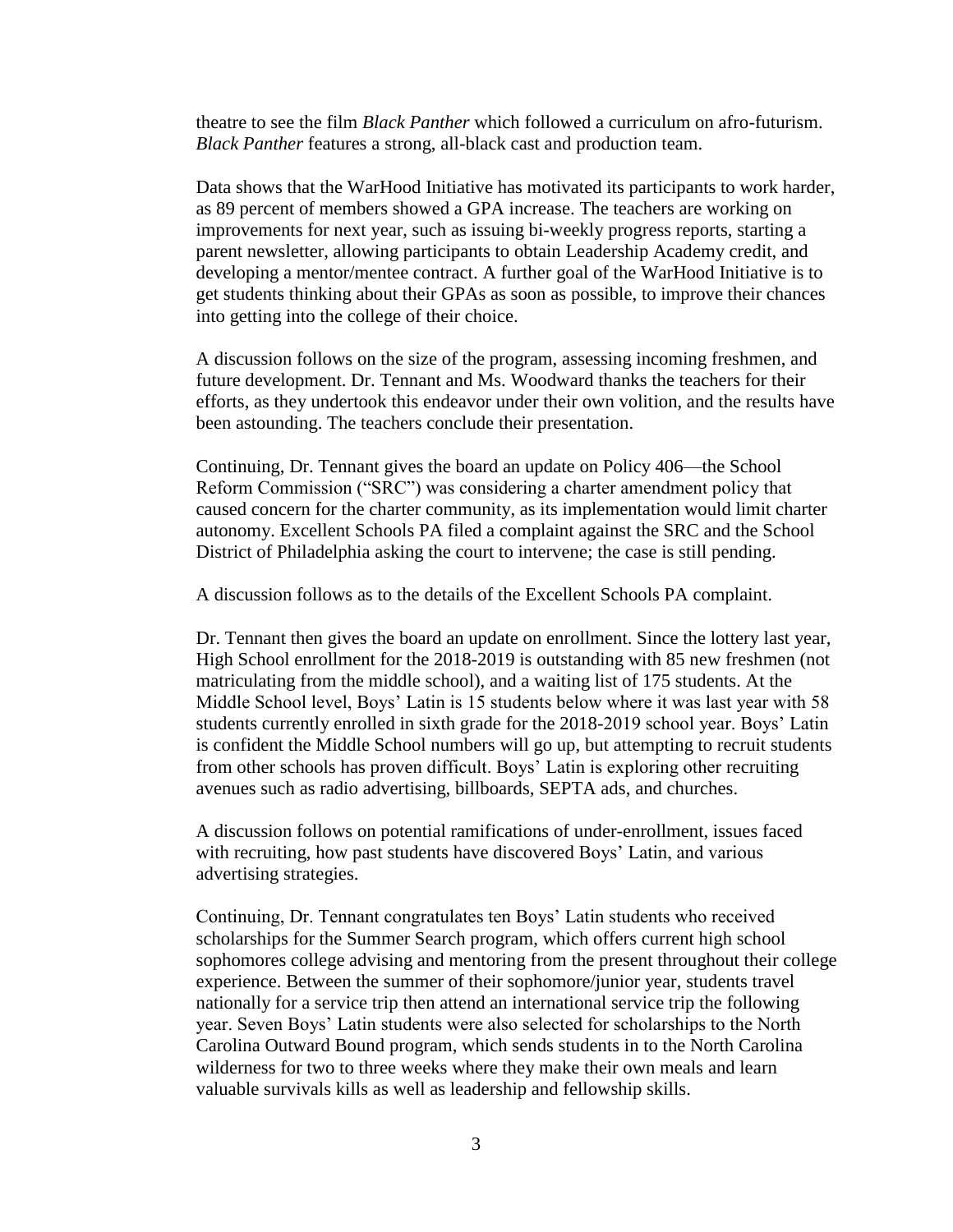Dr. Tennant announces that winter test results for both Keystones and PSSAs are in. Sophomores (the class of 2020 and first group that started at the Middle School in sixth grade) have made huge advances in biology and outpaced students from years before. Science is where those students scored the highest, and Dr. Tennant credits the science department for their invaluable efforts. The Middle School received word that it will receive a High Academic Growth banner to display in its hallways, as it has demonstrated some of the highest growth in the city.

Dr. Tennant acknowledges Boys' Latin's Athletic Director Joseph Dunn, who was selected as Athletic Administrator of the Year for the Philadelphia Public League. Boys' Latin is grateful to Mr. Dunn for his tireless and humble efforts.

Dr. Tennant reinforces Boys' Latin's mission to prepare its students for college and beyond, and is happy to report that 75 percent of seniors have been accepted into college—the school believes that number will go up. Four students are considering entering the military, and nine students have yet to finalize their applications. Dr. Tennant will work with those students to complete their applications.

Dr. Tennant concludes his presentation.

- III. Board Committee Reports
	- a. Parent Liaison Report *Elaine Wells*

Ms. Wells begins by explaining to the board that due to the loss of three young men from Boys' Latin in the last year and a half, she has been working on creating a support workshop for parents and students to deal with grief. Ms. Wells states that her sons are devastated by the loss of Mr. Bethel. Through her work with the Extended Family Network, she partnered with the Victim Support Director in Mayor Kenney's Office to provide techniques to recognize signs of grief in others, including internalized anger and frustration. Ms. Wells describes the importance of helping parents who are very hurt and do not know how to cope with their grief, as it is difficult to accept the death of a child. Ms. Wells is determined the workshop, which should be finalized next week, will help both parents and students get through this difficult time.

Ms. Wells concludes her presentation.

b. Finance – *Will Kontes*

Mr. Kontes begins by submitting the February Financial Report for board review. Mr. Kontes states that financially, Boys' Latin is in good shape and is projected to have another positive year. Mr. Kontes highlights that student attrition is lower than budgeted. The finance committee will ask the board in June to agree to an intended purpose for any surplus, striking a balance between campus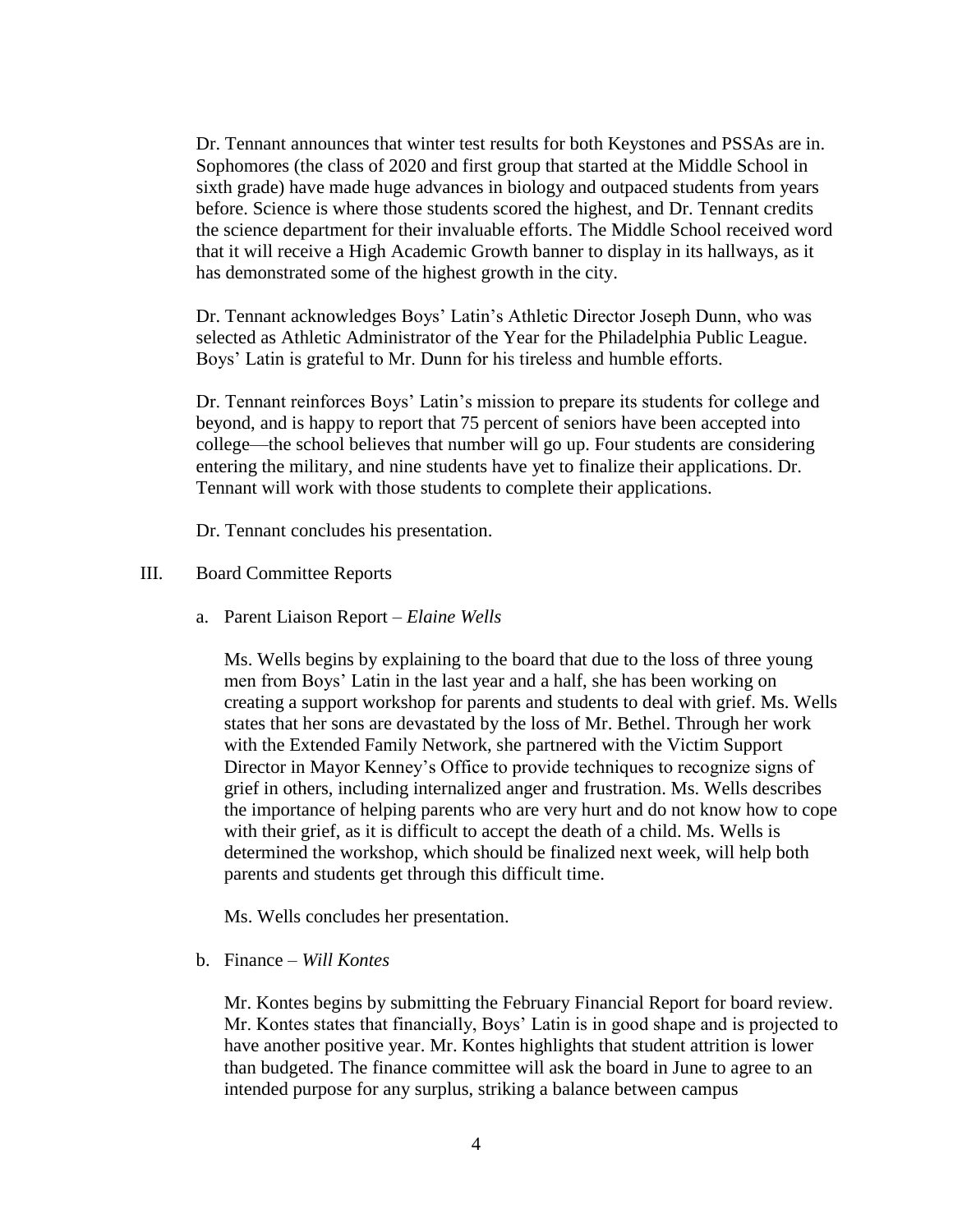improvements and maintaining "rainy day" funds. Mr. Kontes states that the committee will continue to monitor Special Education funding and expense.

A discussion follows on the facilities budget, Special Education numbers, and how to invest the surplus. Ms. Woodward adds that the statement of financial interests needs to be filled out by the board members.

Mr. Kontes concludes his presentation.

c. Development – Marianne Dean

Ms. Dean begins by stating that Boys' Latin is in good shape from a fundraising perspective as well, as the school budgeted conservatively. Ms. Dean then walks the board through the Development Report. The school has raised \$1.5 million in cash and commitments and exceeded the budget by \$475,000. Ms. Dean notes that currently the school is only \$97,000 shy of last year's total. Ms. Dean states that the Patron's Party was a great success, despite being rescheduled due to inclement weather, and the best way to sell the school is to show off Boys' Latin students who are comfortable in the spotlight. Ms. Dean thanks the board for its support, and notes that tickets to the annual event on April 27 have almost sold out. Ms. Dean thanks Ms. Woodward and Ms. Smith for their efforts, and also extends thanks to Dick and Janine.

Ms. Smith adds that each year seniors participate in a field work as a component of their senior project, such as interning, job shadowing, or interviewing professionals—and asks the board for any available sites for Boys' Latin seniors.

Ms. Dean concludes her presentation.

d. Facilities – *Steve Kempf*

Mr. Thorkelson explains how Mr. Kempf has been working with Mr. Conwell, Ms. Woodward, Dr. Tennant, and Ms. Gonzalez to investigate the condition of both the Middle School and High School properties with a goal of establishing a baseline. Mr. Thorkelson states how Boys' Latin is looking to hire an architect to help with various projects, and will ask for the board's approval without an official vote to do so.

Mr. Kempf begins by describing how Boys' Latin consists of two campuses with five buildings total, and each of these buildings is between 70 to 100 years old. Over the last 90 days, Mr. Kempf has met with Mr. Conwell, Ms. Woodward, Dr. Tennant and Ms. Gonzalez to talk to builders, architects, and engineers to assess and evaluate structural issues and solutions to these issues. The committee has determined that there are significant and immediate maintenance needs, primarily with exterior sidewalks (which also raises liability issues) and interior flooring at the high school. Currently, facilities maintenance is under-budgeted and under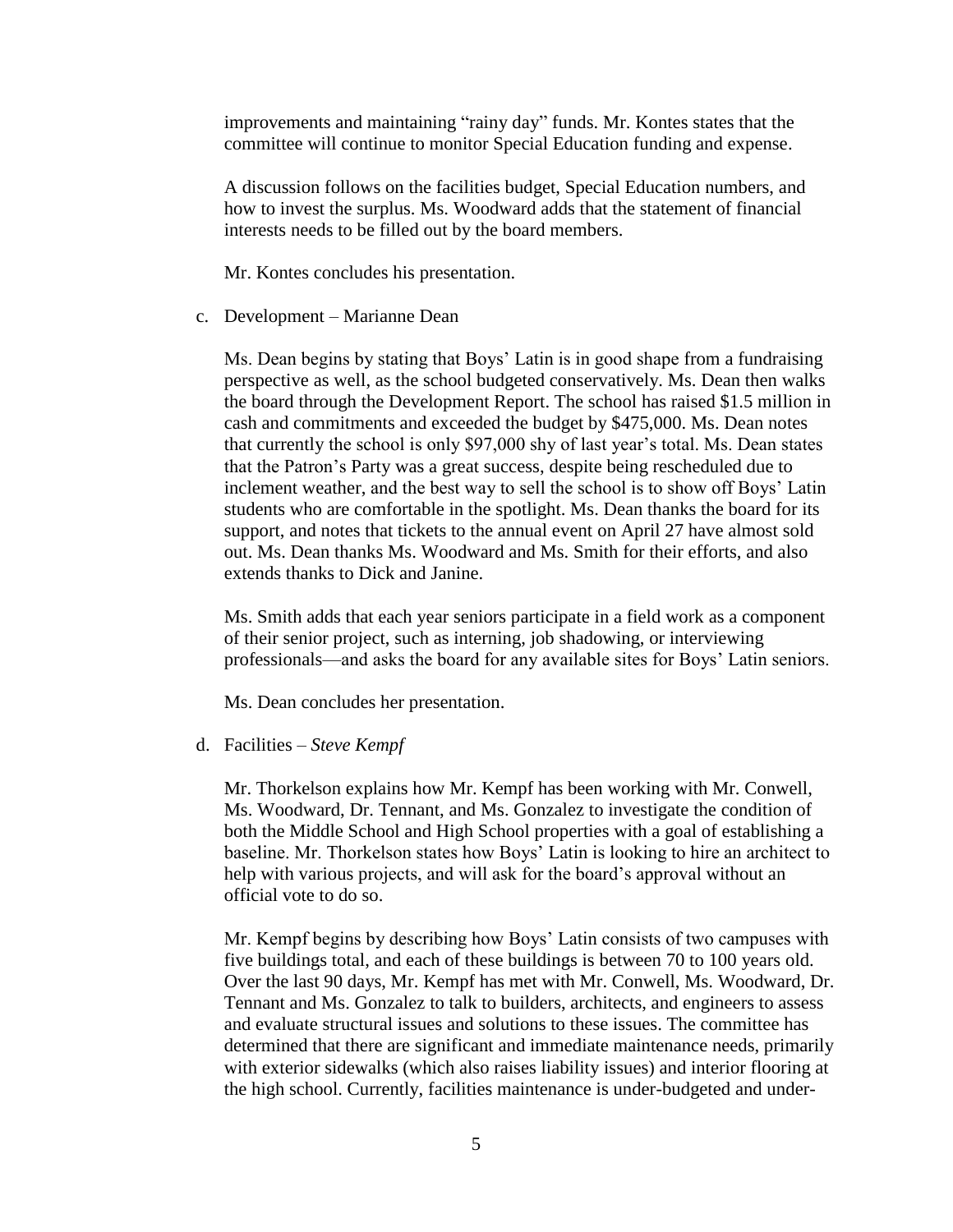resourced, such as the janitorial staff. Priority capital projects include creating a new science lab in the High School, along with a new computer lab, recreation space, and a space for Fine Arts at the Middle School. The facilities committee believes that \$25,000 should be allocated towards architectural and engineering fees to further evaluate these projects.

Mr. Kempf explains how the committee believes in the importance of projecting a well-kept, clean campus for those walking by Boys' Latin. Other areas that will eventually need to be addressed include brick pointing and water drainage. Mr. Kempf states that the recreation space in the Middle School would go in the church, which is currently not being utilized. The Middle School auxiliary building is currently not in use, but the committee has ideas for engineering and resources.

Continuing, Mr. Kempf states that the High School requires sidewalk repairs, and it is important to fix these soon. Dr. Tennant notes that the sidewalk surrounding the High School campus also serves as the track. Also at the high school, the carpeting is 11-years-old and needs to be replaced. Mr. Kempf states that the committee does not have hard estimates at this time, and will obtain those from qualified contractors. Mr. Kempf asks the board for the ability to retain an architect to determine the design and scope of the project, along with getting contractor proposals.

A discussion follows on building conversion, the realities of the Middle School recreation space, budgeting, fundraising strategies, and priorities of the projects. Dr. Tennant notes that the High School basketball team currently uses the Christi Rec Center to play, but there are safety issues with traveling off campus.

Mr. Thorkelson asks the board for their approval to appropriate \$25,000 for architectural services. With there being no objections from the board, facilities will proceed with retaining an architect.

Mr. Kempf concludes his presentation.

### IV. New Trustee Approval – *Sally Randolph*

Mr. Thorkelson states that prospective trustee, Rebecca Davis, is currently employed at the Haverford School and brings a tremendous amount of experience from an academic perspective.

Dr. Randolph begins by telling the board that Ms. Davis first visited Boys' Latin three years ago, and was very impressed with the school. Dr. Randolph recently told Ms. Davis that she was looking for an administrator for Boys' Latin, and Ms. Davis asked Dr. Randolph if she could be considered. Dr. Randolph states that Ms. Davis has been employed at the Haverford School for 17 years, and has been Dean of Students for 11 years. Dr. Randolph believes Ms. Davis will be an excellent addition to the board.